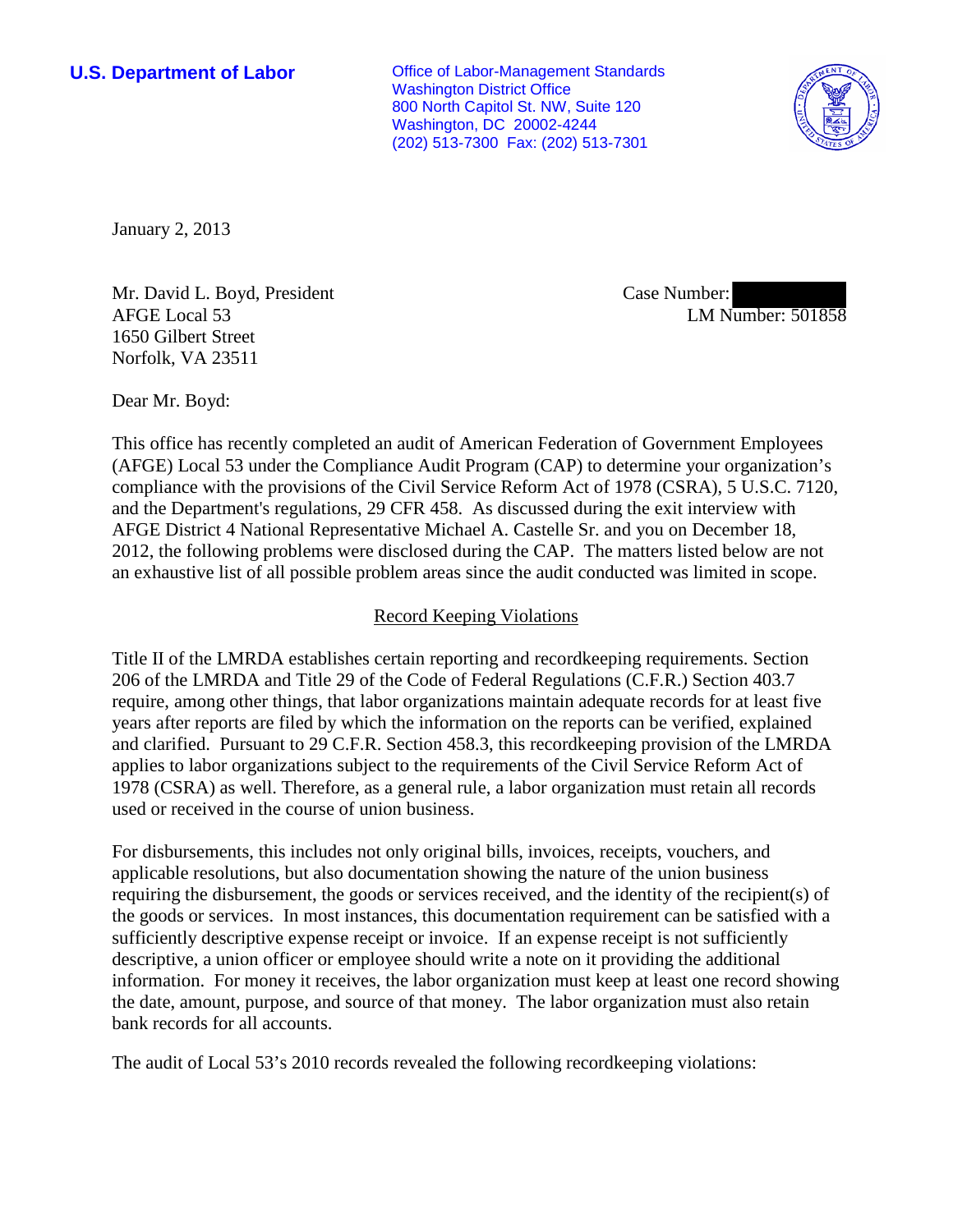Mr. David L. Boyd January 2, 2013 Page 2 of 5

1. Expenses for Bonus Bucks

Local 53 did not retain adequate documentation for expenses paid to officers and members for bonus bucks. When an officer or member is paid for signing up a new member in a bonus bucks membership drive, the union records should include the name of the officer or member that received the money and the name of the new member that joined the union.

2. Lost Wages

Local 53 did not retain adequate documentation for several lost wage reimbursement payments to Local 53 President David Boyd. The union must maintain records in support of lost wage claims that identify each date lost wages were incurred, the number of hours lost on each date, the applicable rate of pay, and a description of the union business conducted. The OLMS audit found that the Local 53 records for some lost wage reimbursement payments did not include the date lost wages were incurred, the number of hours lost on each date, and/or the reason for the lost time.

Based on your assurance that Local 53 will retain adequate documentation in the future, OLMS will take no further enforcement action at this time regarding the above violations.

## Reporting Violations

Pursuant to 29 C.F.R., Section 458.3, the reporting requirement under 29 C.F.R. Section 403.2 (see Section 201(b) of the Labor-Management Reporting and Disclosure Act (LMRDA)) is made applicable to labor organizations subject to the requirements of the CSRA. This provision requires labor organizations to file annual financial reports that accurately disclose their financial condition and operations. The audit disclosed a violation of this requirement in that:

1. Chronically Delinquent Filings

The Labor Organization Annual Report, Form LM-3, is required to be filed within 90 of the end of a labor organization's fiscal year. Local 53 failed to file its LM-3 report by this deadline in each of the past five years. The president and secretary-treasurer are personally responsible for timely filing the union's LM-3 report. Local 53's future failure to timely file the LM-3 report could result in the initiation of enforcement proceedings.

2. Deficient 2010 LM Report

Local 53's 2010 LM report was due March 31, 2011. When OLMS initiated the audit in June 2011, Local 53 had not yet filed its report. Local 53 later filed its 2010 LM report. However, this report did not meet OLMS' acceptability standards and therefore was not accepted. The 2010 LM report that the union attempted to file was deficient in that: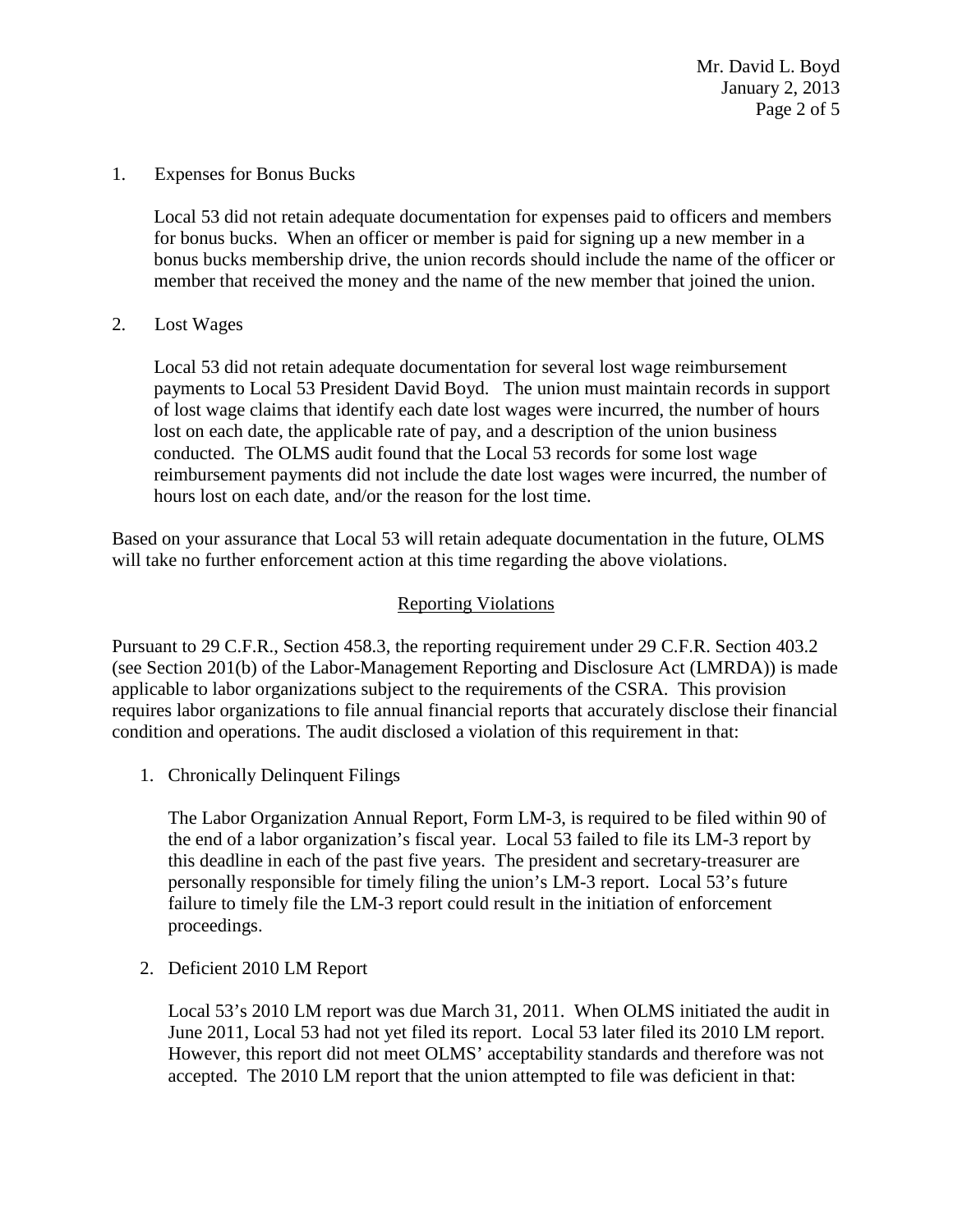Mr. David L. Boyd January 2, 2013 Page 3 of 5

## a. Disbursements to Officers

Local 53 did not include lost time payments to Local 53 President David Boyd totaling \$1,497 in Gross Salary and reimbursements to him totaling \$4,710 in Allowances and Other Disbursements in Item 24 (All Offices and Disbursements to Officers). In addition, disbursements to several officers for bonus bucks were not reported in Allowances and Other Disbursements in Item 24.

The union must report most direct disbursements to Local 53 officers and some indirect disbursements made on behalf of its officers in Item 24. A "direct disbursement" to an officer is a payment made to an officer in the form of cash, property, goods, services, or other things of value. See the instructions for Item 24 for a discussion of certain direct disbursements to officers that do not have to be reported in Item 24. An "indirect disbursement" to an officer is a payment to another party (including a credit card company) for cash, property, goods, services, or other things of value received by or on behalf of an officer. However, indirect disbursements for temporary lodging (such as a union check issued to a hotel) or for transportation by a public carrier (such as an airline) for an officer traveling on union business should be reported in Item 48 (Office and Administrative Expense).

b. Disbursements to Employees

Local 53 did not include salary and reimbursed expense payments to its employee totaling at least \$5,022 in Item 46 (To Employees). Local 53 must report all net salary and reimbursed expense payments to its employees in Item 46.

c. Receipts for Bonus Bucks

Local 53 did not correctly report receipts from the National for the reimbursement of bonus bucks that Local 53 paid to officers and members. The receipts that Local 53 receives from the National for the reimbursement of bonus bucks should be reported in Item 43 (Other Receipts).

d. Dues Received and Per Capita Tax Disbursed

Local 53 failed to accurately report the amount of dues it received in Item 38 (Dues) and the amount of per capita tax it disbursed in Item 47 (Per Capita Tax). The audit revealed that the National received dues directly from the employer, deducted its portion of the per capita tax owed, and then disbursed the remainder to Local 53. On its LM-3 report, Local 53 reported the total amount of dues paid by the employer to the National in Item 38 and the money kept by the National in Item 47. Local 53 must report the receipts it received and the disbursements it made during the fiscal year in Statement B (Receipts and Disbursements). Local 53 should only report its portion of the dues received from the National on its LM-3 report and should not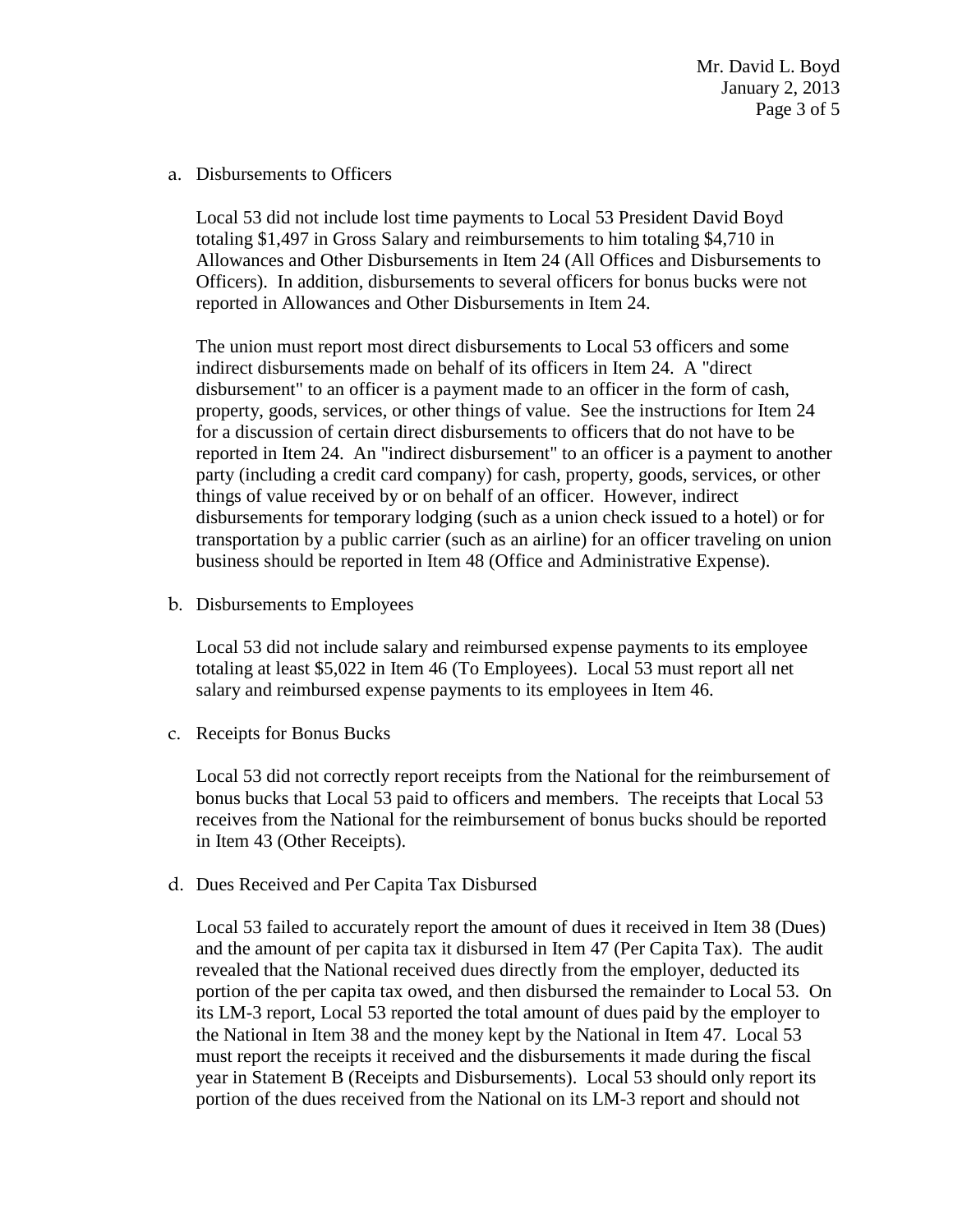report any of the funds that were kept by the National as a disbursement on its LM-3 report.

e. Cash Reconciliation

It appears that the cash figures reported in Item 25 (Cash) are not the figures according to Local 53's books after reconciliation to the bank statements. The instructions for Item 25 state that the union should obtain account balances from its books as reconciled to the balances shown on bank statements.

f. Signatures

The completed LM-3 report must be signed by both the president and treasurer or corresponding principal officers of the labor organization. Local 53 President David Boyd signed in the spaces for the president and treasurer on the 2010 Local 53 LM-3 report and no additional information was provided. If Local 53 did not have a treasurer at the time the report was signed, the report could have been signed by another officer. If the report is signed by another officer, he or she should cross out the printed title, enter the correct title, and explain in Item 56 why the treasurer did not sign the report.

Local 53 must file an amended Form LM-3 for the fiscal year ended December 31, 2010, to correct the deficient items discussed above. I encourage Local 53 to complete, sign, and file its report electronically using the Electronic Forms System (EFS) available at the OLMS website at [www.olms.dol.gov.](http://www.olms.dol.gov/) Reporting forms and instructions can be downloaded from the website, if you prefer not to file electronically. The amended Form LM-3 should be filed electronically no later than January 31, 2013 or submitted to this office at the above address by the same date. Before filing, review the report thoroughly to be sure it is complete and accurate. Paper reports must be signed with original signatures.

## Other Issues

The audit revealed the following other issue:

Employee Salary

Local 53 records revealed that a union employee was paid a salary greater than the amount stated in the Local 53 bylaws. Local 53 should either pay the employee the salary stated in its bylaws or amend the bylaws if it wants to pay the employee a larger amount.

I want to extend my personal appreciation to AFGE Local 53 for the cooperation and courtesy extended during this compliance audit. I strongly recommend that you make sure this letter and the compliance assistance materials provided to you are passed on to future officers. If we can provide any additional assistance, please do not hesitate to call.